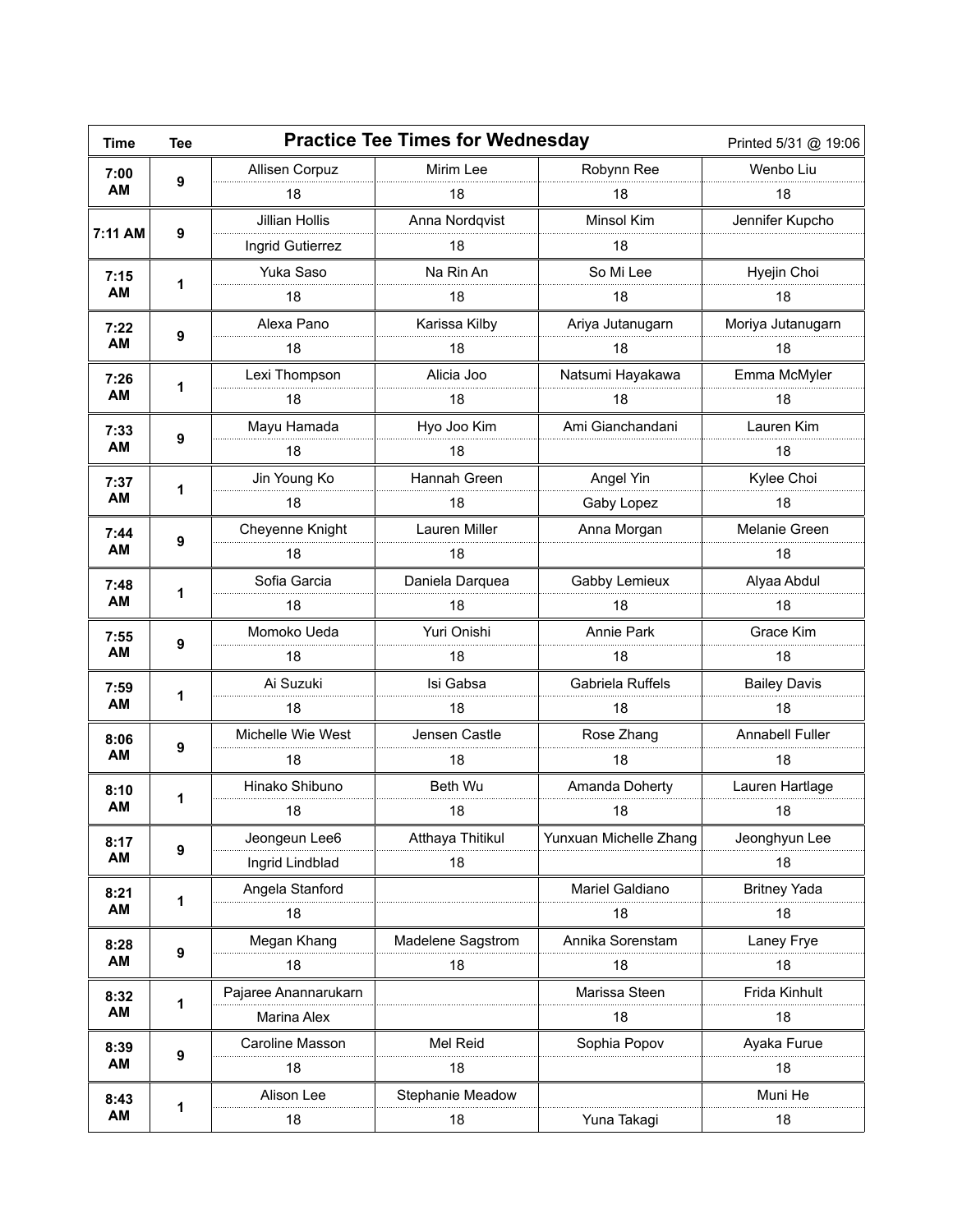| 8:50<br>AM         | 9 | <b>Brittany Altomare</b> | Sakura Koiwai           | Nasa Hataoka            | Lucy Li              |
|--------------------|---|--------------------------|-------------------------|-------------------------|----------------------|
|                    |   | 18                       | 18                      | 18                      | 18                   |
| 8:54<br>AM         |   | Patty Tavatanakit        | Mao Saigo               | <b>Blakesly Brock</b>   | Saki Baba            |
|                    | 1 | 18                       | 18                      | 18                      | 18                   |
| 9:01<br>AM         |   | Nelly Korda              | Jessica Korda           | Amy Olson               | Ally Ewing           |
|                    | 9 | 18                       | 18                      | 18                      | 18                   |
| 9:05<br>AM         | 1 | Pia Babnik               | A Lim Kim               | Sara Im                 | Sarah Kemp           |
|                    |   | 18                       | 18                      | 18                      | 18                   |
| 9:12<br>AM         | 9 | <b>Stacy Lewis</b>       | <b>Brooke Henderson</b> | Minjee Lee              | Pernilla Lindberg    |
|                    |   | 18                       | 18                      | 18                      | 18                   |
| 9:16               | 1 | In Gee Chun              |                         |                         | Linnea Johansson     |
| AM                 |   | 18                       |                         |                         | 18                   |
| 9:27<br>AM         |   | Amy Yang                 | Yealimi Noh             | Xiyu Janet Lin          | <b>Brittany Lang</b> |
|                    | 1 | 18                       | 18                      | 18                      | 18                   |
| 12:30<br><b>PM</b> |   | Carlota Ciganda          | Andrea Lee              | Alexandra Forsterling   |                      |
|                    | 9 | 18                       |                         | 18                      |                      |
| 12:41<br><b>PM</b> |   | Lydia Ko                 | Anna Davis              | Nika Ito                | Julianne Alvarez     |
|                    | 9 | 18                       | 18                      | 18                      | 18                   |
| 12:45              |   |                          | Danielle Kang           | Karen Kim               | Lauren Gomez         |
| <b>PM</b>          | 1 |                          | 18                      | 18                      | 18                   |
| 12:52<br><b>PM</b> | 9 | Matilda Castren          |                         | Yuna Nishimura          | Auston Kim           |
|                    |   |                          |                         |                         | 18                   |
| 12:56              | 1 | Bianca Pagdanganan       |                         | <b>Bailey Shoemaker</b> | Ryann O'Toole        |
| <b>PM</b>          |   | 18                       |                         | 18                      |                      |
|                    | 9 | <b>Tiffany Chan</b>      | Lilia Vu                | <b>Allison Emrey</b>    | Smilla Sonderby      |
| 1:03 PM            |   |                          |                         | 18                      | 18                   |
| 1:07 PM            | 1 | Celine Boutier           | <b>Bronte Law</b>       |                         | Sung Hyun Park       |
|                    |   | 18                       |                         |                         |                      |
| 1:14 PM            | 9 | Nanna Koerstz Madsen     | Charley Hull            | Catherine Park          |                      |
|                    |   | 18                       |                         | 18                      |                      |
|                    | 1 | Eun-Hee Ji               |                         | Maude-Aimee LeBlanc     | Maja Stark           |
| 1:18 PM            |   | 18                       |                         | 18                      | 18                   |
| 1:25 PM            | 9 | Bohyun Park              | Pornanong Phatlum       | Gemma Dryburgh          | Lauren Kim           |
|                    |   | 18                       | 18                      | 18                      | 18                   |
| 1:29 PM            | 1 | Jaye Marie Green         | Lizette Salas           | Louise Duncan           | Georgia Hall         |
|                    |   | 18                       |                         | 18                      | 18                   |
| 1:36 PM            | 9 | Pauline Roussin          | Hae Ran Ryu             | Kathleen Scavo          |                      |
|                    |   | 18                       | 18                      |                         |                      |
| 1:40 PM            | 1 | Lydia Hall               | Nicole Garcia           |                         |                      |
|                    |   | 18                       | 18                      |                         |                      |